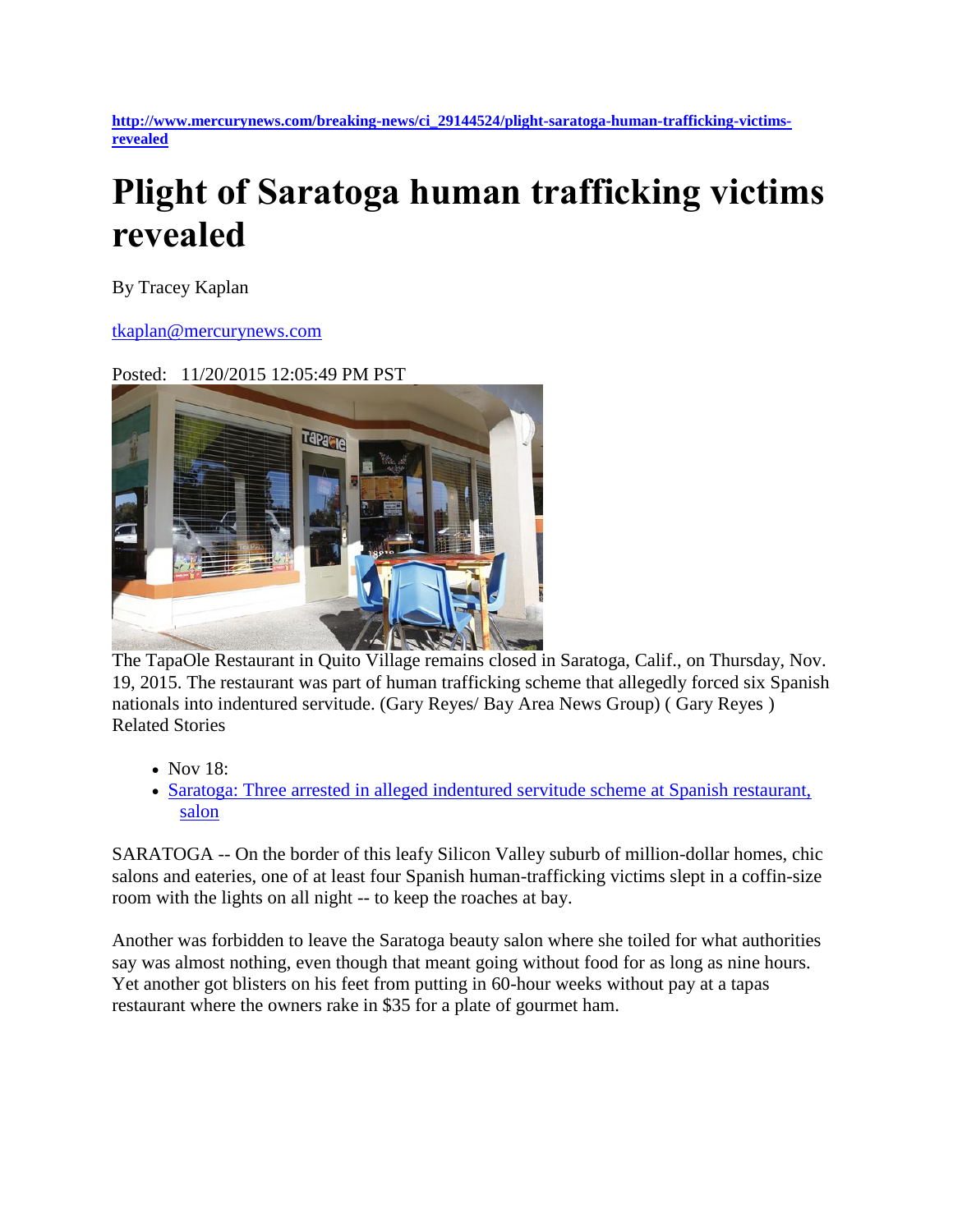

A shed behind this home on Duvall Drive housed alleged victims of human trafficking in San Jose, Calif., on Thursday, Nov. 19, 2015. According to authorities, six Spanish nationals were forced to live behind this house and work as indentured servants at two Saratoga businesses. (Gary Reyes/ Bay Area News Group) ( Gary Reyes )

Santa Clara County prosecutors Friday charged their alleged oppressors -- a 44-year-old woman and the two men she lived with -- with three felony counts of human trafficking and one count of wage theft in a rare criminal case involving allegations of labor exploitation. Although trafficking in human labor is much more common worldwide than sex trafficking, it rarely surfaces -- particularly in affluent communities like Saratoga and west San Jose. "People think human trafficking only happens on the east side at shoddy restaurants or

sweatshops," prosecutor Paola Estanislao said. "This case is a good reminder it can happen anywhere."

## Advertisement

Suspects Esther Narbona-Sanchez, 44; Paulino O'Farrill, 47; and Pedro Barea-Riva, 44, were arrested Tuesday at their ranch home near Westgate mall in San Jose and held without bail. Since then, their Saratoga businesses, including their restaurant TapaOle in Saratoga's Quito Village Shopping Center on Cox Avenue and the Utopik Salon on Saratoga-Sunnyvale Road, have remained shuttered. If they are convicted, they would face a range of possible punishments, from probation to more than 10 years in prison.

So far, the victims include three women and one man who range in age from 21 to 38. But the investigation is continuing by a human trafficking task force made up of the prosecutor, an investigator from the District Attorney's Office, three sheriff's deputies and an FBI agent. The prosecutor said Friday there are at least 15 more potential victims.

The group recruited workers from Spain, she said, starting about four years ago, and put them up in two sheds, as well as a tiny anteroom at the back of their house with cracks in the wall where cockroaches would scuttle through. In one case, an associate in Spain recruited a hair stylist, but the rest appear to have been hired through a popular Spanish website called "milanuncios," which runs classified ads.

According to a law enforcement source, the suspects are a threesome in an open relationship. The criminal charges, as well as the nature of their relationship, shocked neighbors who live on Duvall Drive. There were few signs that workers were being housed in substandard conditions behind the beige house with burgundy shutters and a fenced-in yard.

Narbona-Sanchez was often seen with her 2-year-old twin sons, who are now in the care of Child Protective Services.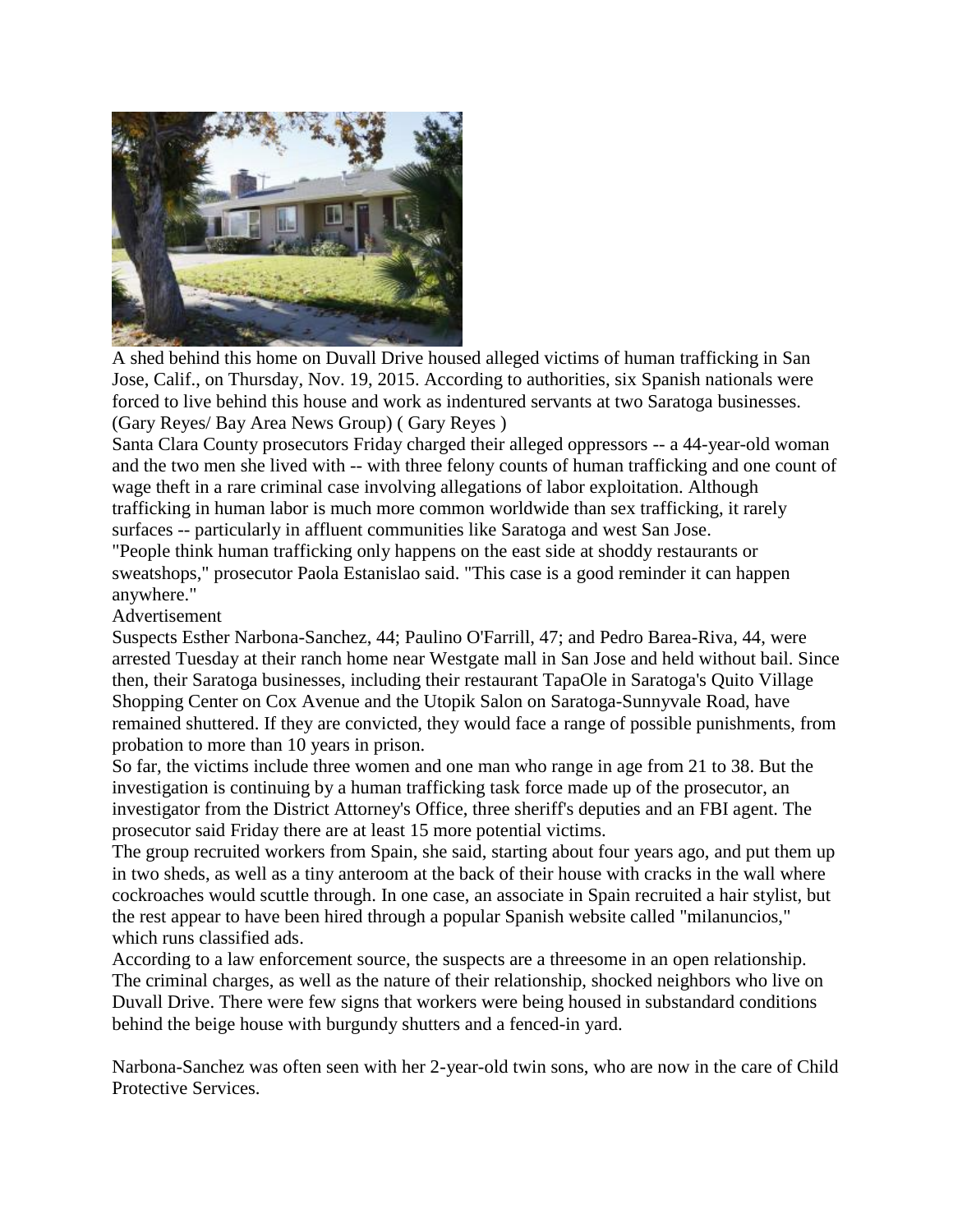"Oh my God, this is so sad," said Yukari Shaw, a bookkeeper who lives nearby. "I read about nail salons, but I didn't realize it could happen right across the street."

In retrospect, neighbor Joe Sanchez said, things changed at the house, where he once took care of cats while Narbona-Sanchez and Barea-Riva were in Europe.



Paulino O'Farrill, 47, left, and Pedro Barea-Riva, 44, were arraigned in Santa Clara County Superior Court in San Jose, Friday, Nov. 20, 2015. (Patrick Tehan, Bay Area News Group)

"At first it was just the two of them," he said. "Then there were a bunch a people coming in and out the side gates."

Desperate to make a living after the global economic collapse in 2008 hit Spain particularly hard, at least three victims accepted the jobs without meeting the restaurant and salon owners, Estanislao said. In some cases, the group paid for their tickets and told them they could work off the debt.

"They promised the women they could make \$3,000 to \$5,000 a month, and live rent-free at their house," she said, adding that one victim also brought her boyfriend, who worked in the kitchen at TapeOle. "They were very trusting. They are people from their country. They are coming from an area where there is no work."

But then at some point, the group would demand \$500 in rent, the prosecutor said. Their pay would either be docked for the airfare and rent, or they wouldn't be paid at all, she said.

"I call it debt bondage," Estanislao said.

The victims didn't speak English and were unfamiliar with American laws. So it was easy for the suspects to cow them into submission, she said -- at least for a little while.

"They'd say, 'If you see cops come by the salon, put down the blinds,'" Estanislao said. "'If the cops come in and ask for your beautician's license, just say you are an assistant.'"